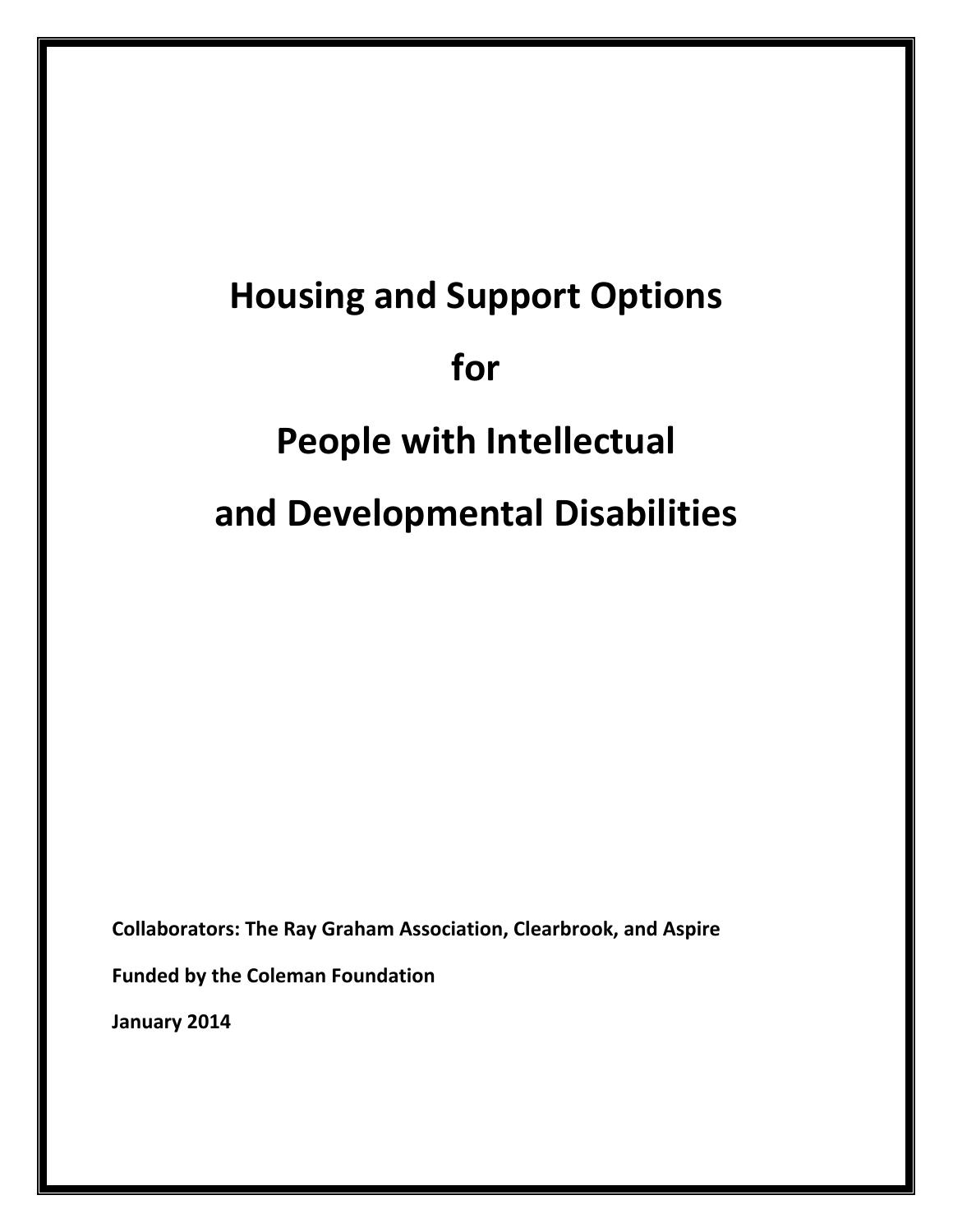# **Introduction**

In January of 2013, the Coleman Foundation awarded funding to the collaboration of Ray Graham Association, Clearbrook, and Aspire to research innovative housing and support models with potential for implementation in Illinois for persons with intellectual and developmental disabilities (IDD). Representatives from these three provider agencies in suburban Chicago focused on researching options that could:

- ◆ Address the critical need to create community-based, cost effective housing models in Illinois
- ◆ Seek solutions which decrease reliance on state funding
- Lead to the development of alternative home ownership structures
- Honor an individual's right to choose a home which affords the opportunity to live a fulfilling and productive life in the community

Throughout 2013, the collaboration partners gathered information and data from a variety of sources including interviews with national experts and leaders in the field of service design and delivery, as well as visiting several provider agencies in Wisconsin, Michigan, and Oregon. Research also included arranging presentations from housing developers, attendance at housing seminars and technology conferences, and the review of published documents and reports from national associations and researchers which highlighted service trends for people with IDD. The collaboration partners met monthly to examine its research results and identify further sources of information that might benefit the project.

One original goal of this project was to identify implementation-ready residential model(s) that the Coleman Foundation could share with provider agencies for replication across Illinois. As research of innovative residential models progressed, it became apparent that there was not one specific 'best practice' that should be replicated across the state, but rather, many viable options that offered the flexibility needed to develop services that are truly person‐centered.

Several common themes and trends presented themselves repeatedly throughout the research, interviews, and tours conducted during this project:

- ◆ Person-centered planning that encourages choice in where to live and with whom and promotes the level of self‐direction desired by the individual
- $\bullet$  Individualized budgets which allow for support that is flexible and changes over time
- Property ownership by entities other than the service provider resulting in a separation of housing from supports
- The use of independent Support Brokers who are responsible for completing the assessments and interviews that lead to establishing individualized budgets
- Flexible Medicaid waivers which include expanded menus of services from which to choose such as different levels of support in a variety of residential settings, flexible day service and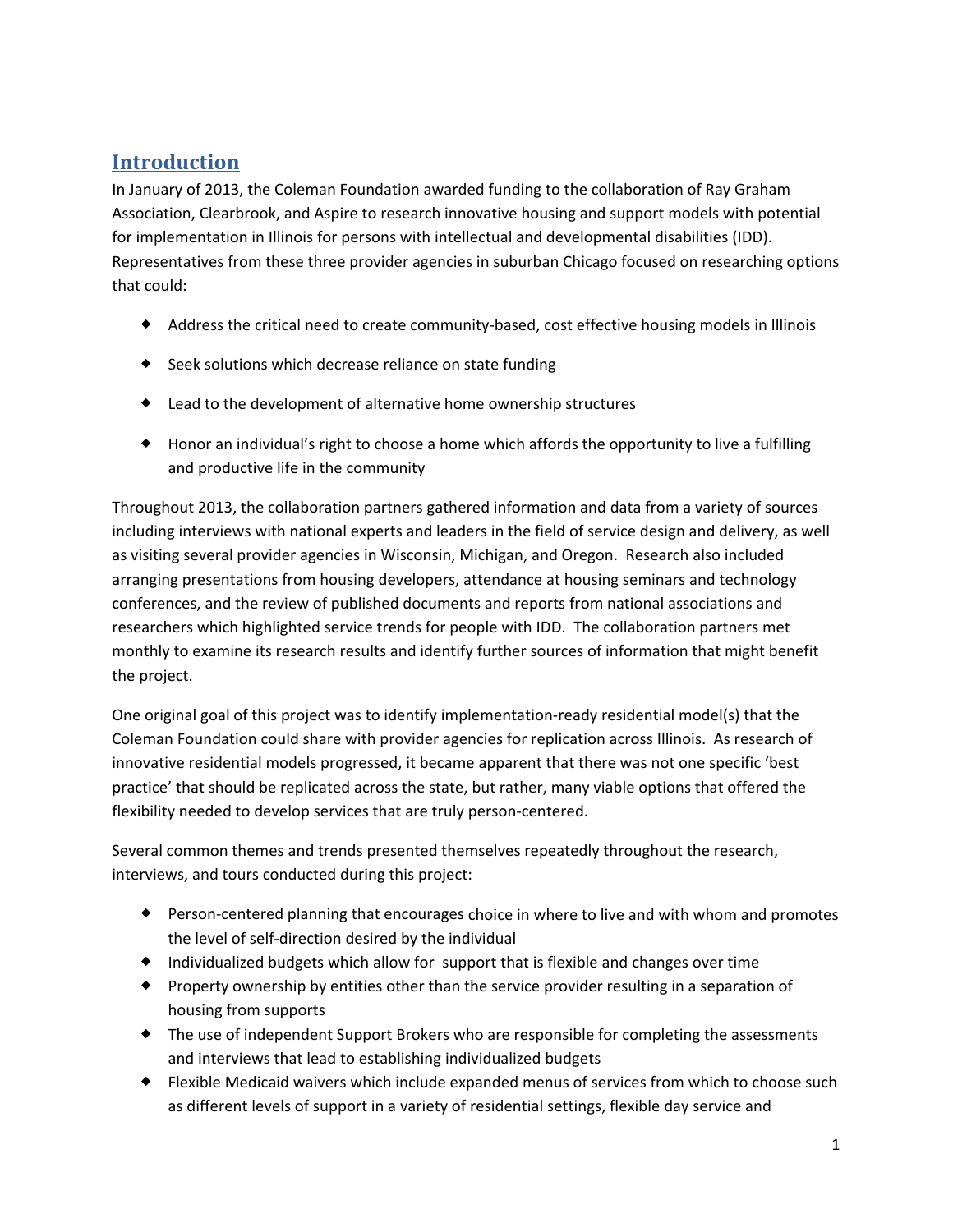employment options, community guides, assistive technology, remote monitoring, and non‐ medical transportation

 Some of the 'best' of best practices in housing and support options for people with IDD does not yet transfer easily to large‐scale system change. The challenge of moving from typical practice toward best practice and then taking best practice to scale remains. However, service providers and states are beginning to use approaches which have been successful on a small scale to inform their decisions on service design, funding, and systems change. (Best Practice, Expected Practice, and the Challenge of Scale, Michael W. Smull, Mary Lou Bourne, and Helen Sanderson)

To highlight additional trends and practices identified during their research, the collaboration partners used the following grid format to organize housing and support options for consideration. This grid is a modified version of one originally developed during a collaboration between the Center for Independent Futures and the Housing Opportunity Development Corporation. By using this grid as a planning tool, individuals and organizations assisting persons with IDD will be able to select information from each of the categories to customize housing and supports based on person‐centered needs and desires. The concepts in the grid are presented as options to be discussed and considered during person‐centered planning and are not intended to be mutually exclusive.







# Housing and Support Options for People with I/DD

|                                                       | <b>Housing Options</b>                                                                                                                                            |                                                                                                                                 | <b>Support Options</b>                                                                |                                                                                                                               |                                                                    |                                                                               |
|-------------------------------------------------------|-------------------------------------------------------------------------------------------------------------------------------------------------------------------|---------------------------------------------------------------------------------------------------------------------------------|---------------------------------------------------------------------------------------|-------------------------------------------------------------------------------------------------------------------------------|--------------------------------------------------------------------|-------------------------------------------------------------------------------|
| I want to live<br>with:                               | I want to live in:                                                                                                                                                | The property I<br>live in is owned<br>by:                                                                                       | My home life<br>is directed by:                                                       | My support is<br>provided by:                                                                                                 | My level of<br>support is:                                         | My support is<br>funded by:                                                   |
| • Myself<br>$\bullet$ Family<br>• Roommate<br>• Group | • House,<br>Condo,<br>Apartment<br>• Family Home<br>• Shared Living<br>Arrangement<br>• Group Home<br>$\bullet$ ICF/IID<br>$\bullet$ State<br>Operated<br>Housing | $\bullet$ Me<br>$\bullet$ Family<br>• Roommate<br>• Landlord<br>$\bullet$ Agency<br>• Housing<br>Corporation<br>$\bullet$ State | $\bullet$ Me<br>$\bullet$ Family<br>• Roommate<br>$\bullet$ Agency<br>$\bullet$ State | • Assistive<br>Technology<br>$\bullet$ Family/<br><b>Friends</b><br>• Roommate<br>• Volunteers<br>• Neighbors<br>• Paid staff | $\bullet$ Case<br>Management<br>Only<br>• Part Time<br>• Full Time | $\bullet$ Me<br>$\bullet$ Family<br>• Government<br>Programs/<br>Entitlements |

Adapted from the work of Housing Opportunity Development Corporation and Center for Independent Futures.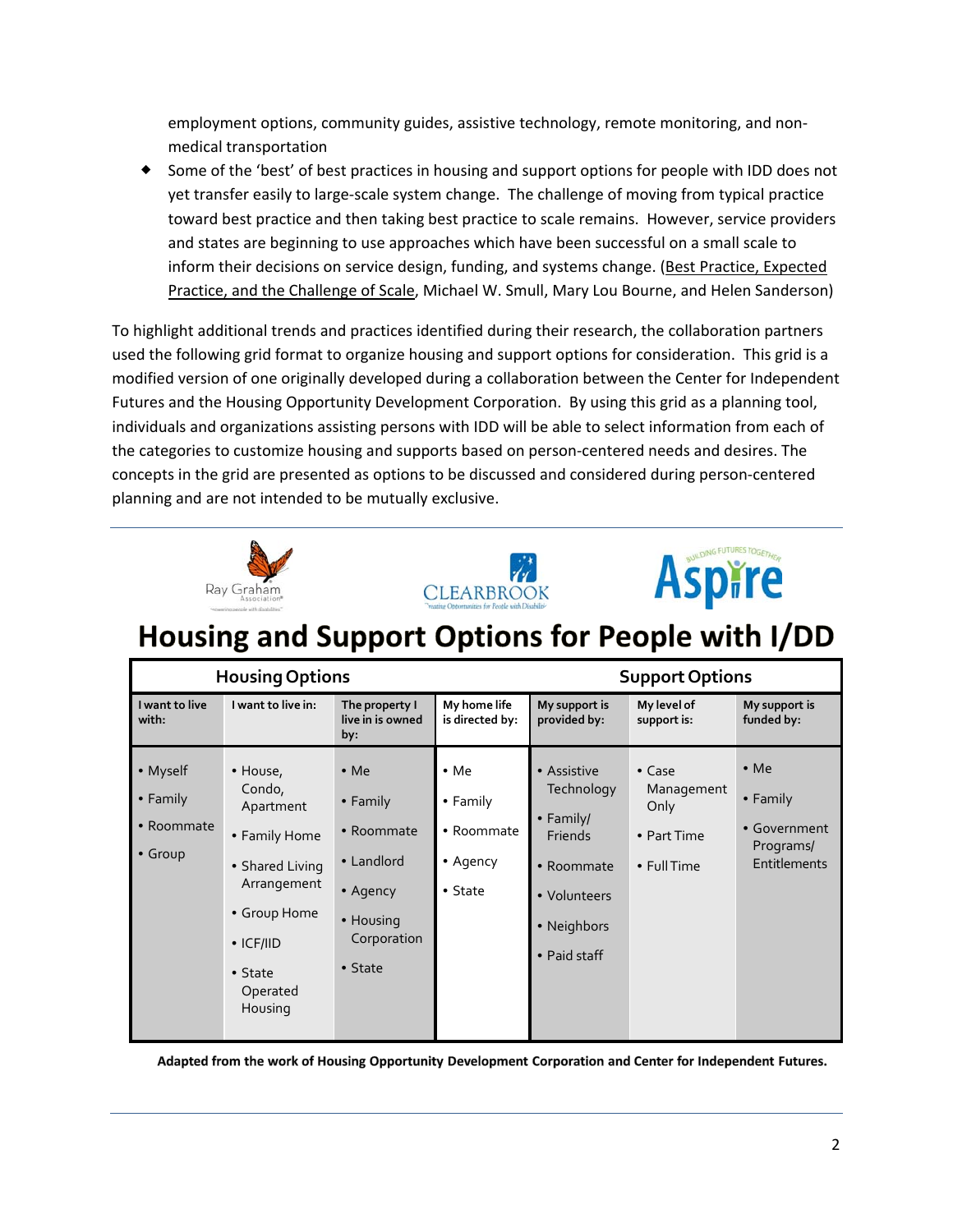## **Housing Options**

#### **I want to live with:**

#### *Myself – Family – Roommate Group*

For persons with or without disabilities, choosing with whom to live should be influenced by personal preference. When considering whether to live alone, with family, with a roommate, or with a group of unrelated people, persons with IDD should consider their personal preference and the pros and cons of each of these living options. For example, some people prefer the quiet and control of one's personal space that is usually associated with living alone while others may enjoy the socialization and shared responsibility that can occur when living with others. Cultural influences may also contribute to a person's decision to live with a family member or in a setting outside of the family home. In 2011, 16% of persons with IDD in the United States lived alone or with a roommate, while 72% lived with family member(s)(Braddock, David*. State of the States in Disability Services*. 2013). Regardless of a person's current living arrangement, the person‐centered planning process should consider what the person with IDD desires in the short- and long-term. In recent years, the size of group living settings has been decreasing yet the decision to live alone or with others should be driven primarily by personal preference as there is no right or wrong option suggested by field trends or the opinions of service providers or other professionals.

#### **I Want to Live In:**

#### *House, Condo, Apartment*

Approximately 16% of individuals with IDD live alone or with a roommate in a private home or apartment rented or owned by the individual (Braddock, 2013). Individuals with IDD may rent a home or apartment with combination of earned income, Supplemental Security Income (SSI), vouchers or subsidies through the U.S. Department of Housing and Urban Development (HUD). While most persons with an SSI level income are eligible for federally funded Housing Choice Vouchers (administered locally by public housing agencies), they are subject to long waiting lists.

#### *Family Home*

Nationally, the majority (72%) of persons with IDD are living in their family home and receiving care from family members (Braddock, 2013).

#### *Shared Living Arrangement*

In Illinois, approximately 2.5% of persons with IDD receiving Community Integrated Living Arrangement (CILA) funding from Illinois Department of Human Services live in a host family setting (IDHS Developmental Disabilities Reports, website, 2013). Host family, or shared living, is an arrangement where one or two persons with IDD live with unrelated person(s) who are under contract with a provider agency to provide needed supports and services. This type of living arrangement and funding has been an available CILA option in Illinois for several years but its use has increased in recent years as an alternative to the larger group home model.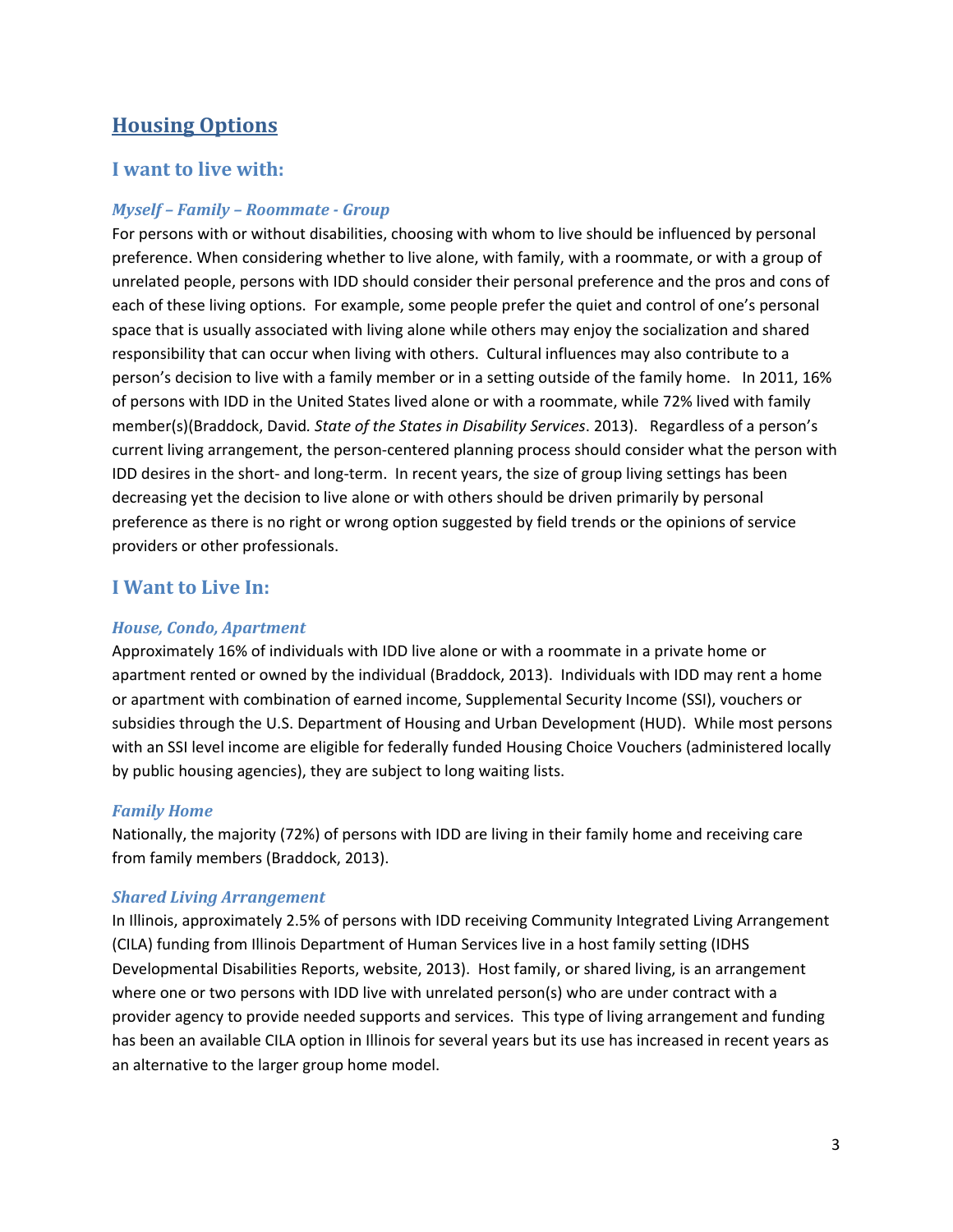There are numerous examples of provider agencies across the country that have developed this model with much success. Organizations such as Options in Community Living (http://www.optionsmadison.com/) in Madison Wisconsin, Choicess (http://choicess.com/wp/) in Arcadia California, Avenues Supported Living Services (http://www.avenuessls.org/) in Valencia California, and L'Arche (http://www.larcheusa.org/) are considered leaders in shared living arrangements. Each of these providers has had much success in providing highly individualized supports within small, community-based settings for persons with all levels of IDD.

#### *Group Home*

Community‐based group homes have been a common type of living arrangement for people with IDD nationally beginning in the 1970s. As of December 2012, approximately 8200 persons with IDD lived in group homes of up to eight persons in Illinois (IDHS website, 2013). Nationally, the trend for several years has been moving toward smaller settings with single bedrooms, with 23% living in group homes with 7 or 8 beds in 2011 (Braddock, 2013). Comparatively, 54% of persons living in group homes in Illinois are living in homes with 7 or 8 beds (IDHS website, 2013). Although many Illinois providers find it cost prohibitive to operate group homes with less than 6 individuals, enhanced rates and incentives are being offered to providers willing to develop group homes with four or less single bedrooms for persons leaving state operated facilities and Intermediate Care Facilities for Individuals with Intellectual Disabilities.

#### *Intermediate Care Facilities for Individuals with Intellectual Disabilities (ICF/IID)*

This type of residential option offers medical care, rehabilitation, and active treatment for persons with intellectual disabilities within a licensed setting. In Illinois, approximately 6300 persons with intellectual and developmental disabilities lived in ICF/IID settings, representing a 5% decrease since July 2008 (IDHS website, 2013). For persons desiring a less restrictive living option, or perhaps not needing the level of medical care afforded in an ICF/IID setting, transitioning to living in the community has been difficult in the past because the funding is typically not transferable between these two types of residential options. On July 28, 2005 however, the Ligas v. Hamos lawsuit was filed on behalf of adults with developmental disabilities residing in private, state‐funded Intermediate Care Facilities for Individuals with Intellectual Disabilities (ICF/IID) who choose to move to community-based services or settings and on behalf of adults with developmental disabilities residing at home who are seeking community‐based services or settings. (IDHS website, 2013). As of September of 2013, 519 persons living in ICF/IIDs had moved to less restrictive living settings. This exceeded the requirement in the consent decree that one‐ third of the eligible class members move by December of 2013 (Records, Tony. *Ligas vs. Hamos ‐ Second Annual Report of the Monitor*. September 30, 2013).

#### *State Operated Housing*

State operated developmental centers, formerly referred to as institutions for persons with disabilities, have been downsizing since the 1970s. In 1977, 149,892 persons with IDD resided in state operated facilities nationally, compared to only 29,574 in 2011, representing an 80% decrease during this 34 year period (Braddock, 2013). The trend toward developing less restrictive, community-based living options for people with IDD continues today. Nationally, 14 states have no state operated developmental centers and many others are moving to close their remaining facilities. In Illinois, two state operated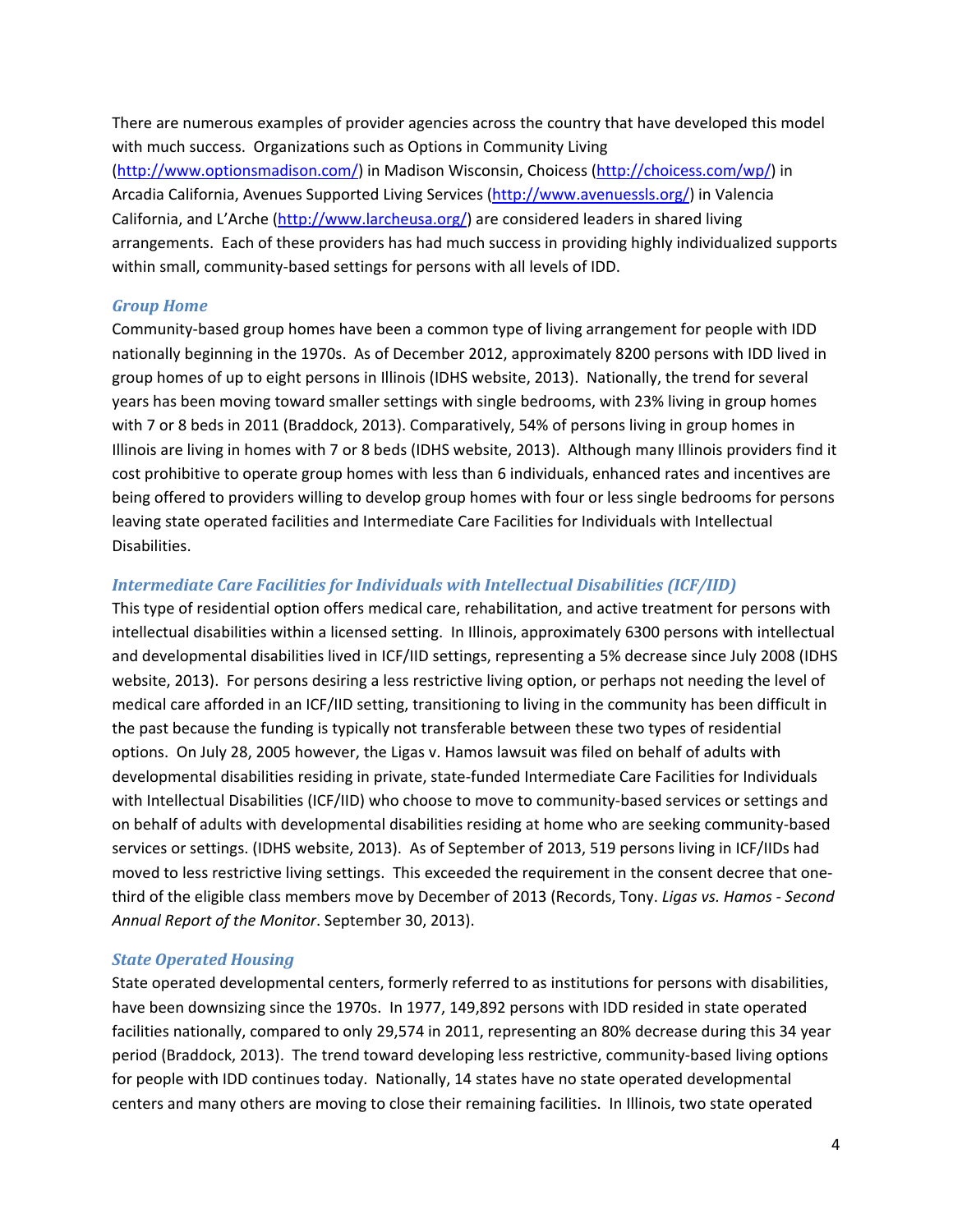facilities have closed since 2010, leaving seven open facilities as of December 2013, one of which is scheduled to close in 2014. Approximately 1800 persons with IDD reside in state operated facilities in Illinois which represents a 29% reduction since 2007 (IDHS website, 2013).

This downsizing effort is due in large part to Illinois' Rebalancing Initiative. Illinois, along with 42 other States and the District of Columbia have implemented the Pathways/Money Follows the Person (MFP) Demonstration Program which has the primary focus of increasing the use of Home and Community‐ Based Services (HCBS) and reducing the use of institutionally‐based services. It is also intended to eliminate barriers and mechanisms in State law, State Medicaid plans, or State budgets that prevent or restrict the flexible use of Medicaid funds to enable Medicaid‐eligible individuals to receive long‐term care in the settings of their choice. As of May 2012, the Illinois Pathways/MFP Program has assisted 533 individuals with transitioning to the community. (MFP website, 2013) The average cost of providing care in a state operated facility in 2011 was approximately \$220,000, while the current average cost in Illinois to provide community-based CILA services was approximately \$53,000 in 2012 (Braddock, 2013).

# **The Property I Live in is Owned By:**

#### *Individual*

Many individuals with IDD rely on federal entitlements or benefits as their primary income source and thus find home ownership difficult to achieve. Organizations such as Community Vision, Inc. in Portland Oregon (http://www.cvision.org) have developed programs to provide one‐on‐one counseling for people living with disabilities to develop individualized plans for working toward home ownership. Community Vision's Homeownership Independence Program empowers people with disabilities and families with 80% annual median income (AMI) or less (established by HUD) to purchase a home in the community of their choice. The fixed mortgage payment offers independence, stability, security from rent increases, and the pride of being part of a community.

#### *Family*

Some families may have the means to own the home where an individual lives alone or with roommates. In some cases, the family may own or donate the home while supports are provided by organizations. Partnerships of this type between families and agencies allow for stable housing for the individual with IDD while extending the funding received from external sources for the individual.

#### *Roommate*

Persons with IDD may choose to rent in a property owned by an unrelated roommate. Although the roommate owns the home, the person with IDD may receive supports from family or paid supports, or from the roommate through a host family or shared living agreement.

#### *Landlord*

Rental properties are available in most communities and can offer persons with or without disabilities flexibility in terms of budget, location, and other preferences. Renting also allows for a shorter term commitment compared to home ownership. Low income persons may be able to receive subsidies or make use of various state and federal vouchers to help pay their housing costs. Additionally, persons with disabilities have fair housing rights and may not be discriminated against when renting a property. Finally, although a typical landlord may rent a property to anyone in the community, some rental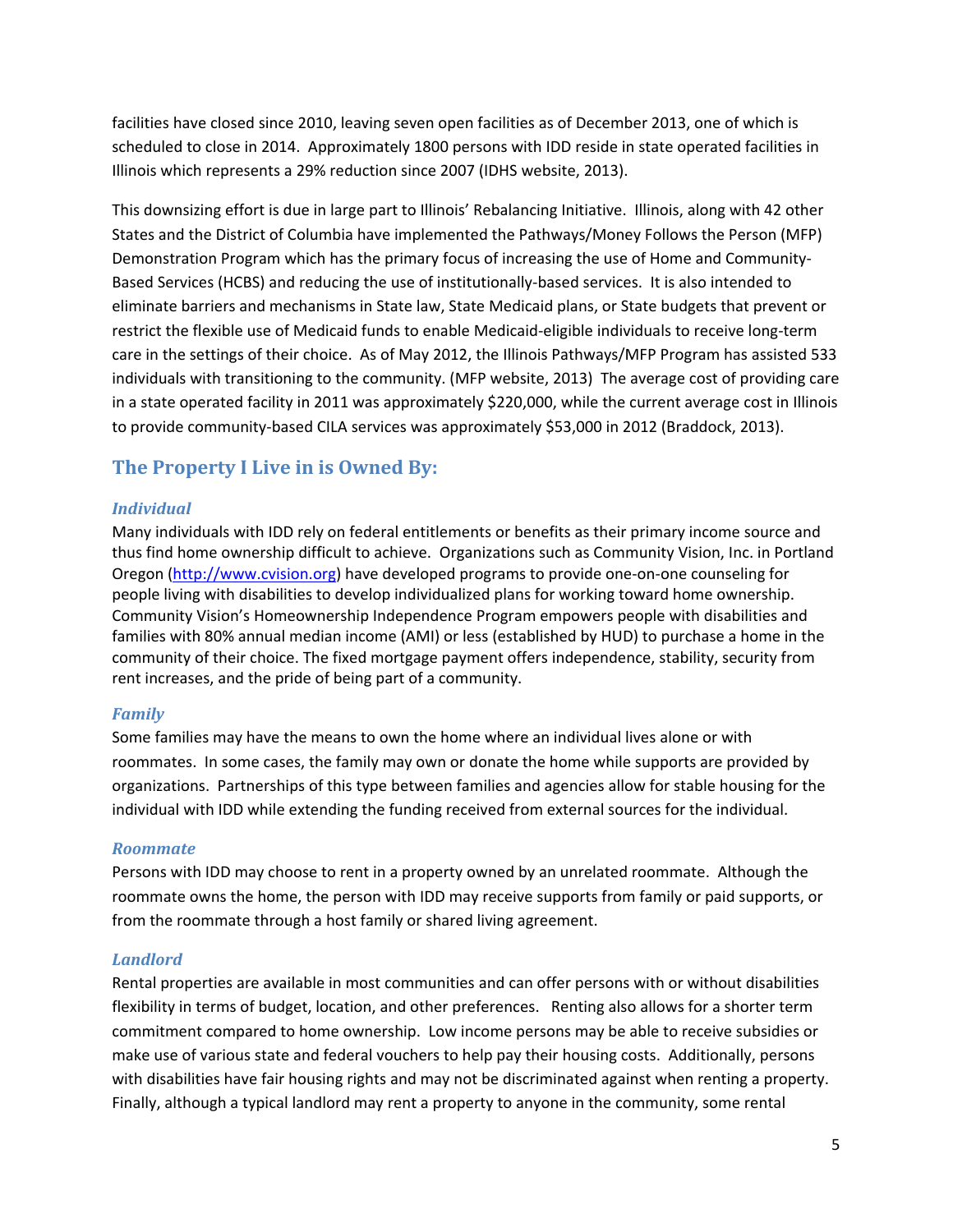properties are owned by family members or other private investors for the sole purpose of renting to persons with IDD whom they know.

#### *Agency*

Property that is owned directly by a non‐profit service provider agency is currently the most prevalent ownership model for group homes in Illinois. In addition to the increased flexibility of providing living arrangements to meet the individual needs of persons with IDD, many agencies find that owning property can contribute to the organization's long-term financial stability. Conversely, services and housing being provided by separate entities is becoming more common nationally. While having services and housing provided by the same entity may be the most efficient model, separating them may offer more choice for the individual with IDD.

Some organizations have addressed the need for affordable housing for persons with IDD by purchasing buildings or apartment complexes and then offering affordable rents, considered to be 30% or less of a person's income. The Center for Independent Futures (http://www.independentfutures.com/) in suburban Chicago has had success with this model. Additionally, this organization is developing an implementation plan that will identify potential financial, legal, ownership, and support options for housing to guide other grass roots groups to develop affordable housing despite the constraints of limited state/federal funding and regulatory requirements.

#### *Housing Corporation*

As organizations continue their efforts to assist persons with IDD to live full lives in their communities, they are looking for alternatives to purchasing and maintaining housing such as the group home model used commonly in the past. Limited access to capital, as well as the need to closely manage financial risk during uncertain economic times, have led to the development of several types of partnerships between organizations providing support services and a variety of housing developers.

One such company that purchases and renovates properties for persons with disabilities is Scioto Properties (http://www.scioto.com/). Scioto retains ownership of the property and offers the support provider agency a few different lease options based on varying degrees of operating and maintenance responsibility. Advantages for the support agency include not needing to commit financial resources to owning real estate and freeing up the provider's staff by using Scioto's team of housing professionals to ensure appropriate selection, negotiations, inspections and closing of the properties.

Other provider agencies are partnering with housing developers who focus specifically on the development of affordable housing units for low‐ and moderate‐income households. These developers, such as the Housing Opportunity Development Corporation in the northern Chicago suburbs (http://hodc.org/), typically focus both on housing development and property management. One large national housing developer, Mercy Homes (https://www.mercyhousing.org/) and its regional center serving Illinois and Wisconsin, Mercy Homes Lakefront (https://www.mercyhousing.org/lakefront), have extensive experience with housing development for underserved and impoverished populations and have the ability to handle every aspect of affordable real estate development including project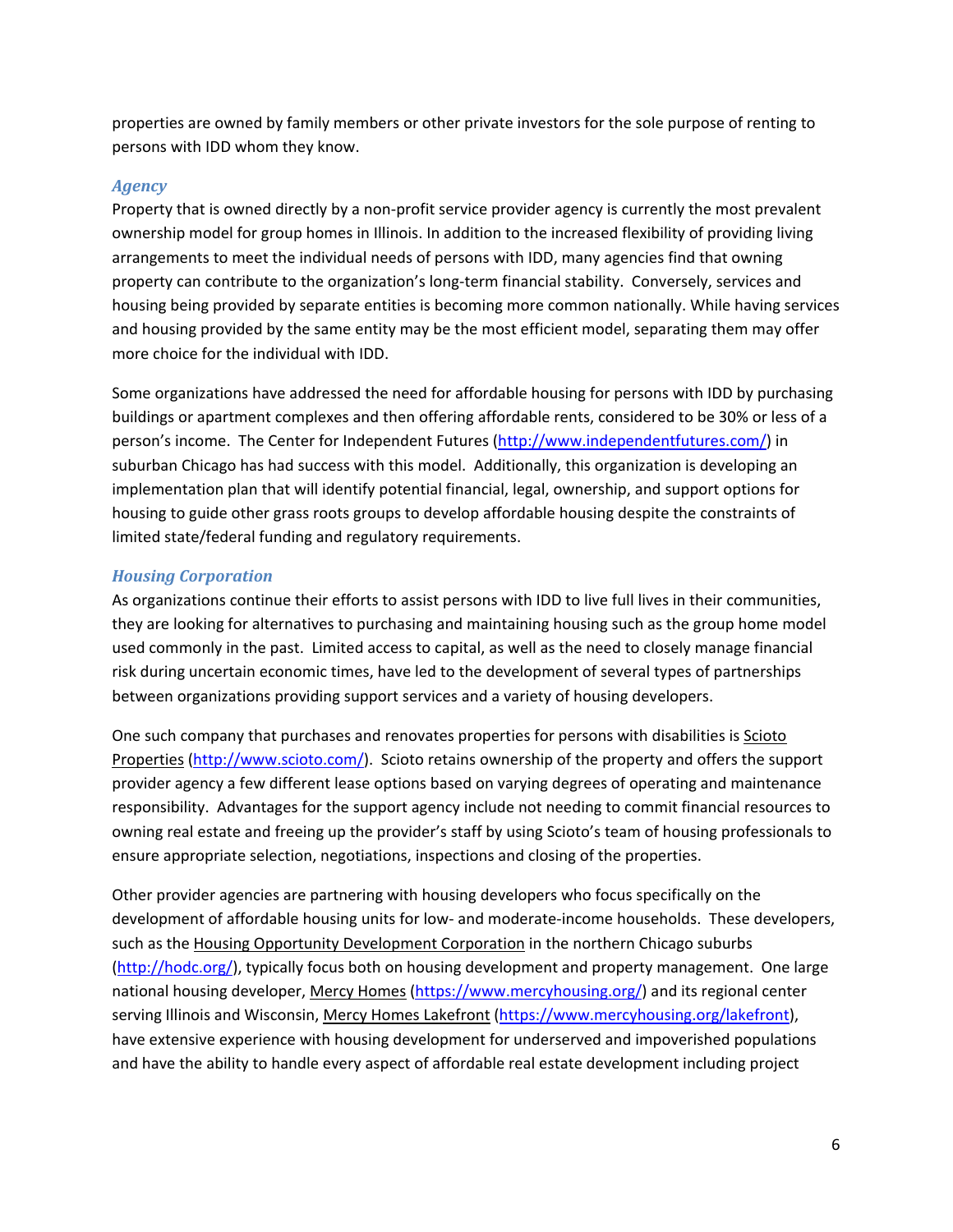financing, community outreach and planning, construction management, property management and asset management.

By working closely with local, state, and federal agencies such as the Illinois Housing Development Authority and the U.S. Department of Housing and Urban Development, these housing development organizations are able to increase the affordable housing stock for limited income individuals including those with IDD.

Partnerships between provider organizations and housing developers are well‐developed in many other states. The Community Housing Network (CHN) in southeast Michigan

(http://www.communityhousingnetwork.org/) develops affordable housing opportunities for people with disabilities and has created the Housing Resource Center which connects people to vital programs and services to prevent them from becoming homeless, or to help them with a variety of other housing needs. Although CHN is primarily an affordable housing developer and property management company, they also have a strong focus on directing people to other resources that might be needed to achieve and maintain stability in other life areas as well. Additionally, CHN employs some people receiving housing support services as office and support workers within the organization. In Wisconsin, Movin' Out (http://movin-out.org/), housing counselors assist people with disabilities and their families throughout Wisconsin to match up housing which is affordable and attainable given their specific situation and their desires. Movin' Out makes use of all available HUD resources and services include housing development, housing counseling, and education in the areas of both home ownership and home rental.

#### Another partnership to note is Home First Illinois

(http://www.iff.org/resources/content/2/4/documents/HFI%20Overview.pdf), a joint program launched by IFF and Access Living. Home First Illinois' purpose is to develop integrated, accessible, and affordable homes, providing permanent, community-based housing to people with disabilities. Through this initiative, IFF develops, owns, and manages homes that will remain permanently affordable to very lowincome people with disabilities.

#### *State*

Within the past 30 years, most states have been shifting away from owning and operating large residential settings for persons with IDD. Comparatively, many states no longer own any state‐operated facilities whereas Illinois operated seven such settings serving 1,800 individuals as of the end of 2013 (DHS). Although the cost of providing services in this type of setting is significantly higher than the cost of community services, this model is designed to provide intensive clinical services for persons with significant medical or behavioral needs.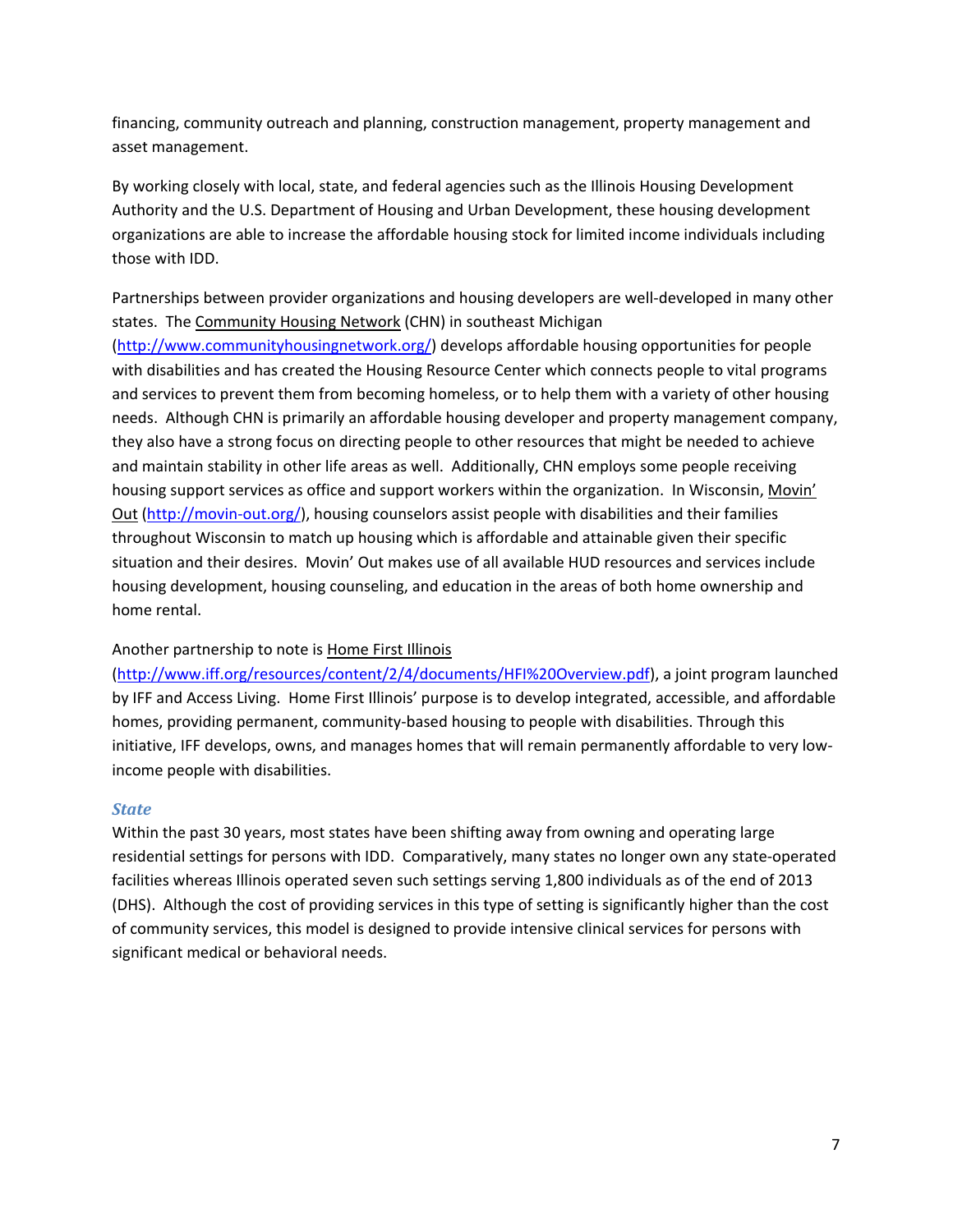## **Direction**

#### **My Home Life is Directed By:**

#### *Individual – Family – Roommate – Agency – State*

One key consideration while exploring and evaluating housing and support options available to the person with IDD is the level of self‐direction they desire within their home. The desired level of autonomy and decision making authority within a home is also a matter of personal preference and can be influenced by a number of factors. Decisions such as what to eat for dinner, which day to do the laundry, and how to arrange the furniture may be influenced by how many people are sharing the setting and who owns the setting. Although many people, with and without disabilities, want full direction and responsibility within their home, this should not be presumed in all cases. Some persons may desire to direct all personal and household decisions themselves while others may prefer that others living in the home, a provider agency, or the home owner share this responsibility. For example, people who choose to live in an apartment setting understand that they will have limited opportunity to direct decisions related to property maintenance and landscaping. Additionally, persons may choose a more structured living arrangement, with others directing much of the home life and daily routines while they are learning the skills they need to live in a more independent, self-directed living arrangement. Similar to the decision of with whom to live, the level of self‐direction desired within the home is a matter of personal preference and individual needs.

### **Support Options**

#### **My Support is Provided By:**

#### *Assistive Technology*

Many organizations committed to assisting people with IDD to live as independently as possible are employing a variety of technology solutions. While these solutions can be expensive, and only 1% of Medicaid waiver dollars are currently spent on recipient technology (Braddock, 2013), many states and individual organizations recognize the potential impact of the use of technology for increasing independence of persons with IDD and in some cases, decreasing the need for full-time paid supports. Some examples of organizations using or providing innovative technology solutions include:

The Waisman Center, located in Dane County Wisconsin, is part of University of Wisconsin Center for Excellence in Developmental Disabilities and provides the Sound Response and Night Owl monitoring systems. Sound Response (http://cow.waisman.wisc.edu/soundresponse.html) is a system of supports that enables individuals who require occasional overnight assistance to live more independently. It involves a centrally located monitoring site connected to residences through a variety of electronic sensing devices. Each home has the necessary monitoring equipment to meet the needs of each individual. When an emergency arises, Sound Response staff is able to physically respond within five minutes. Night Owl Support Systems (http://nightowlsupportsystems.com/aboutus.html) is based on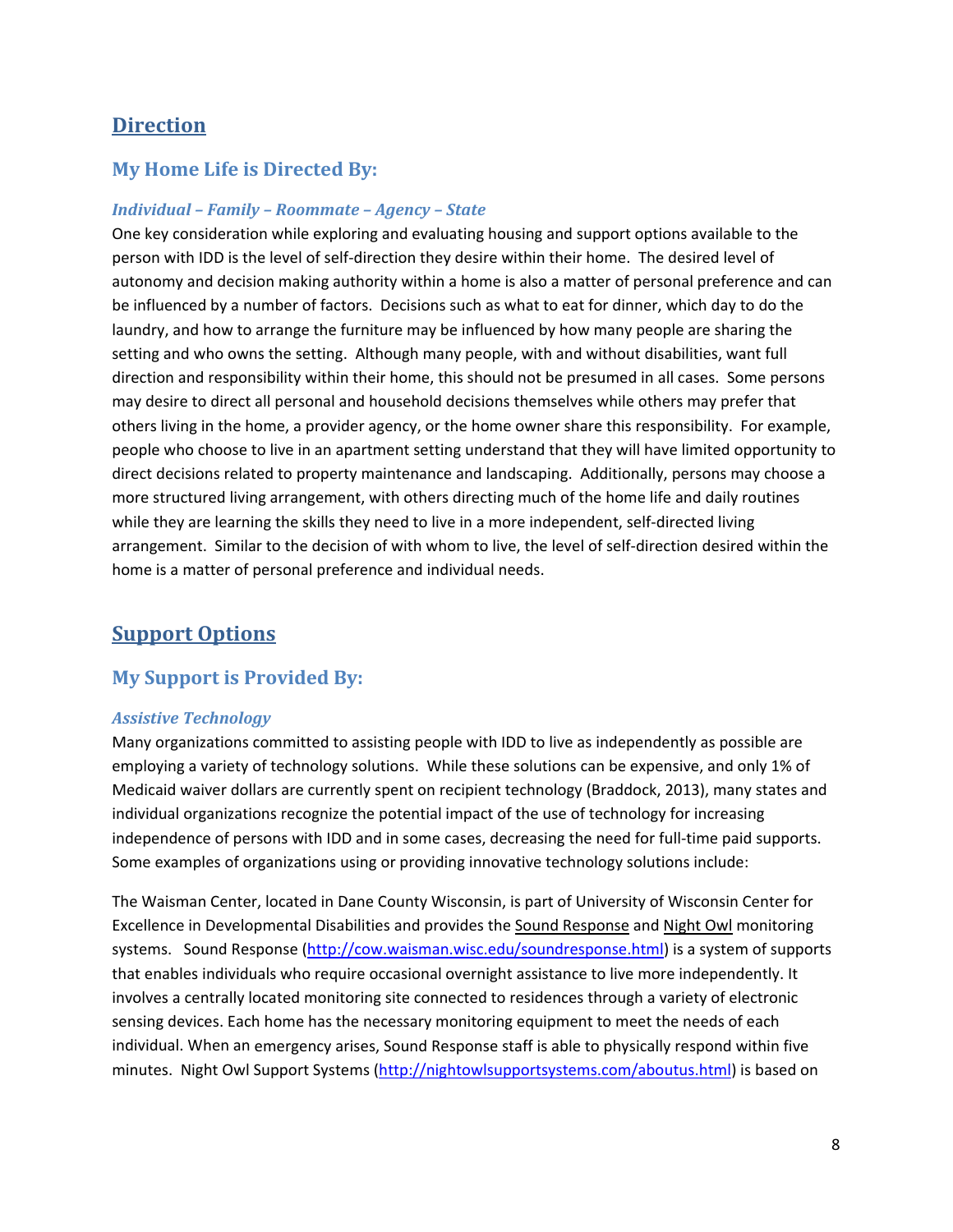the same technology and systems as Sound Response and is currently available in other states beyond Wisconsin.

Other nationally recognized companies providing remote monitoring include Rest Assured (http://restassuredsystem.com/) and Sengistix (http://sengistix.com/). Systems may involve sensors, cameras, or a combination of both. Support needs that can be monitored remotely include sleep monitoring is being used to support needs in the areas of sleeping habits, elopement, CPAP usage, repositioning and medication schedules, biometrics, as well as monitoring a host of activities of daily living such as cooking, dressing appropriately, and leaving home on time.

Imagine!, an organization providing services for persons with cognitive disabilities in the Denver, Colorado area, has taken their years of research in the area of assistive technology and developed SmartHome (http://imaginesmarthomes.org/about.htm). The technology systems available within the SmartHome are designed to enhance the quality of life within the home and the community, augment the effectiveness of caregivers, and provide cost and energy savings. Web based communication and individual prompting mechanisms, such step-by-step instructional software for preparing meals, reduce the need for continuous supervision within the home. Daily tasks can be automated to allow caregivers to spend more time with each consumer. Software for online medication prompting and tracking and the analysis of staff activity through sensor feedback to increase awareness and accountability is also part of SmartHome technology in use.

AbleLink Technologies (http://www.ablelinktech.com/) headquartered in Colorado Springs, Colorado, offers mobile, desktop, and cloud‐based solutions focused on increasing the independence of people with traumatic brain injuries, cognitive disabilities, as well as the aging population. AbleLink's product offerings include Visual Impact and WayFinder. Visual Impact provides easy step‐by‐step multimedia instructions for self‐directed learning including preparing meals and other important self‐care activities. WayFinder uses GPS‐based personalized audio and visual cues to support independent travel via bus systems and on foot. With WayFinder, specific travel routes can be created and activated from the GPS location. Then, users receive customized audio and visual instructions to prompt them through route navigation.

Provider groups and state associations are also actively pursuing ways to incorporate technology solutions to supplement the services and supports already available to persons with IDD. The September 2013 Technology Summit, held in Carmel Indiana, included representatives from state associations and service providers from Illinois, Indiana, and Ohio. Discussions and presentations at the summit focused on solutions already working in these states, as well as ideas for furthering necessary funding and system changes. One resource highlighted was the Illinois Assistive Technology Program (http://www.iltech.org/about.html) which promotes the availability of assistive technology services and programs. Additionally, since the affordability of assistive technology is often an obstacle, this program also serves as a clearinghouse of assistive technology funding options.

Finally, another group, the Coleman Institute for Cognitive Disabilities (http://www.colemaninstitute.org/), within the University of Colorado, is acknowledged as a national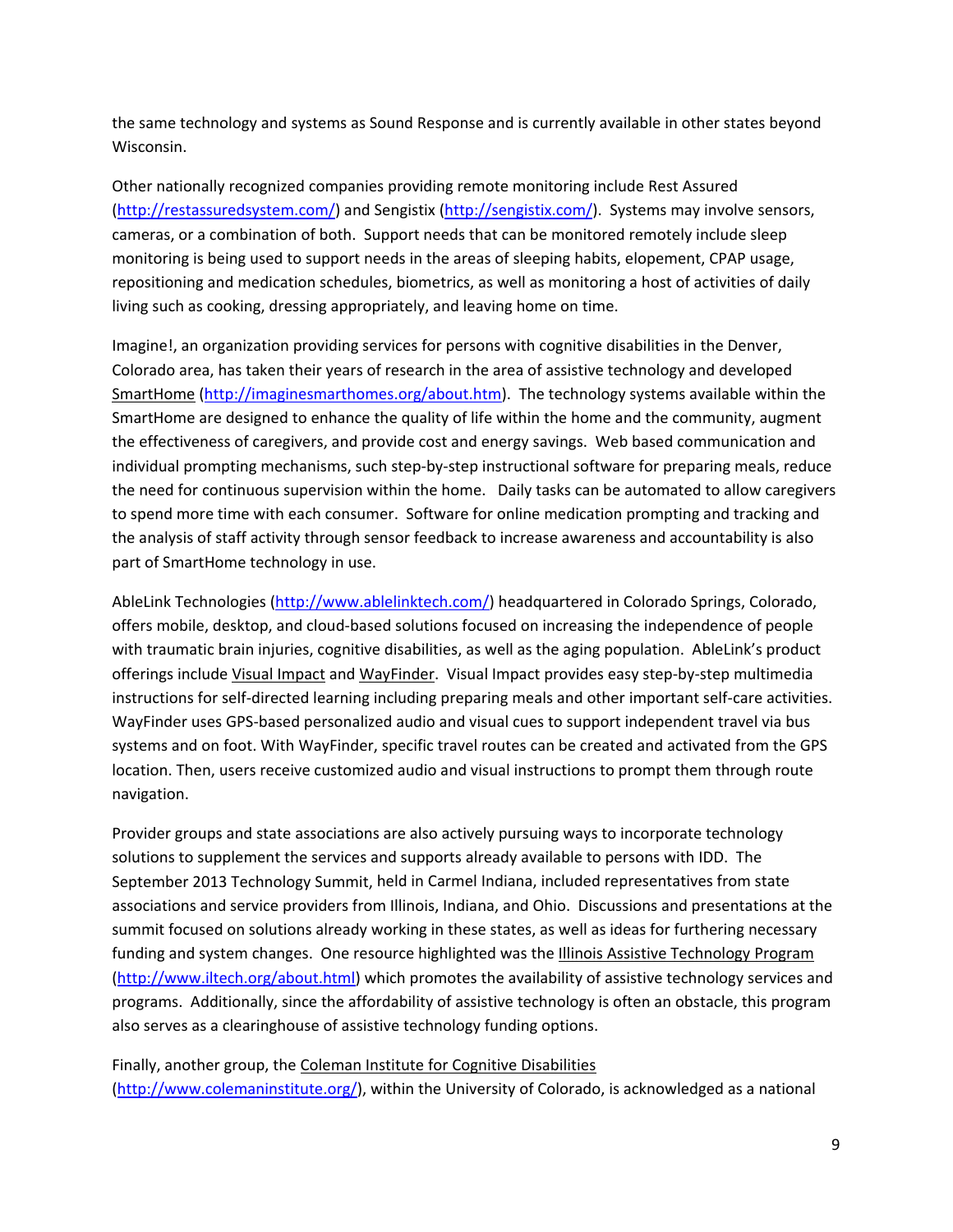leader in advancing the use of technology for, and by, persons with cognitive disabilities. The Institute coordinates an annual conference which brings together experts and advocates for sessions highlighting current practices and potential technology solutions. The 2013 conference highlighted the Declaration of the Rights of People with Cognitive Disabilities to Technology and Information Access. National leaders presented innovative technology solutions (http://www.colemaninstitute.org/institute-annualconferences/2013‐conference/2013‐conference‐agenda). Additionally, the Coleman Institute administers the State of the States in Disabilities Services Project (http://www.stateofthestates.org/) which offers longitudinal information and state profiles on service access and funding for persons with a variety of disabilities and living situations.

#### *Family/Friends*

Approximately 72% of estimated 4.9 million persons with IDD in the United States live with a family caregiver and 57% of service funding is directed toward supporting persons in their family home (Braddock, 2013). Additionally, approximately 88% of persons being awarded Medicaid waiver funding in Illinois are choosing in‐home supports rather than 24‐hour group home supports (IDHS website, 2013).

#### *Roommate*

One support model observed in many other states relies on roommates for all, or part, of the support needed by the individual with IDD. This model may resemble the traditional shared living arrangement discussed earlier in this paper or may be directed by the person with IDD (or family) to include a formal agreement with a roommate to provide support(s) in exchange for room, board, and/or other compensation.

In their 2011 Shared Living Guide, Robin Cooper, Kara LeBeau, and Nancy Thaler, (National Association of State Directors of Developmental Disability Services) focus on creating the opportunity for people with developmental disabilities to have a home and share everyday life with others. Building on the experiences of states, the guide explains the service system components necessary to develop and sustain shared living and is especially useful for persons who are interested in arranging and directing their own in‐home support services.

#### *Volunteers*

Many organizations have developed volunteer programs to supplement the supports provided by paid staff. This use of volunteers offers a cost‐efficient way to extend private/public funds as well as enabling organizations to offer a higher wage to their paid staff. Angels' Place

(http://angelsplace.com/index.html) based in Southfield, Michigan, relies on over 1,000 volunteers who contribute their time by working with individuals with disabilities in their homes and during community activities, and providing all of the needed maintenance within the homes. JARC (http://www.jarc.org/), also based in Michigan, has a well‐developed volunteer program to supplement their paid supports. Volunteer opportunities are available for teens, individuals and families, as well as corporate and community groups interested in supporting persons with IDD in a variety of ways based on individual need and interest.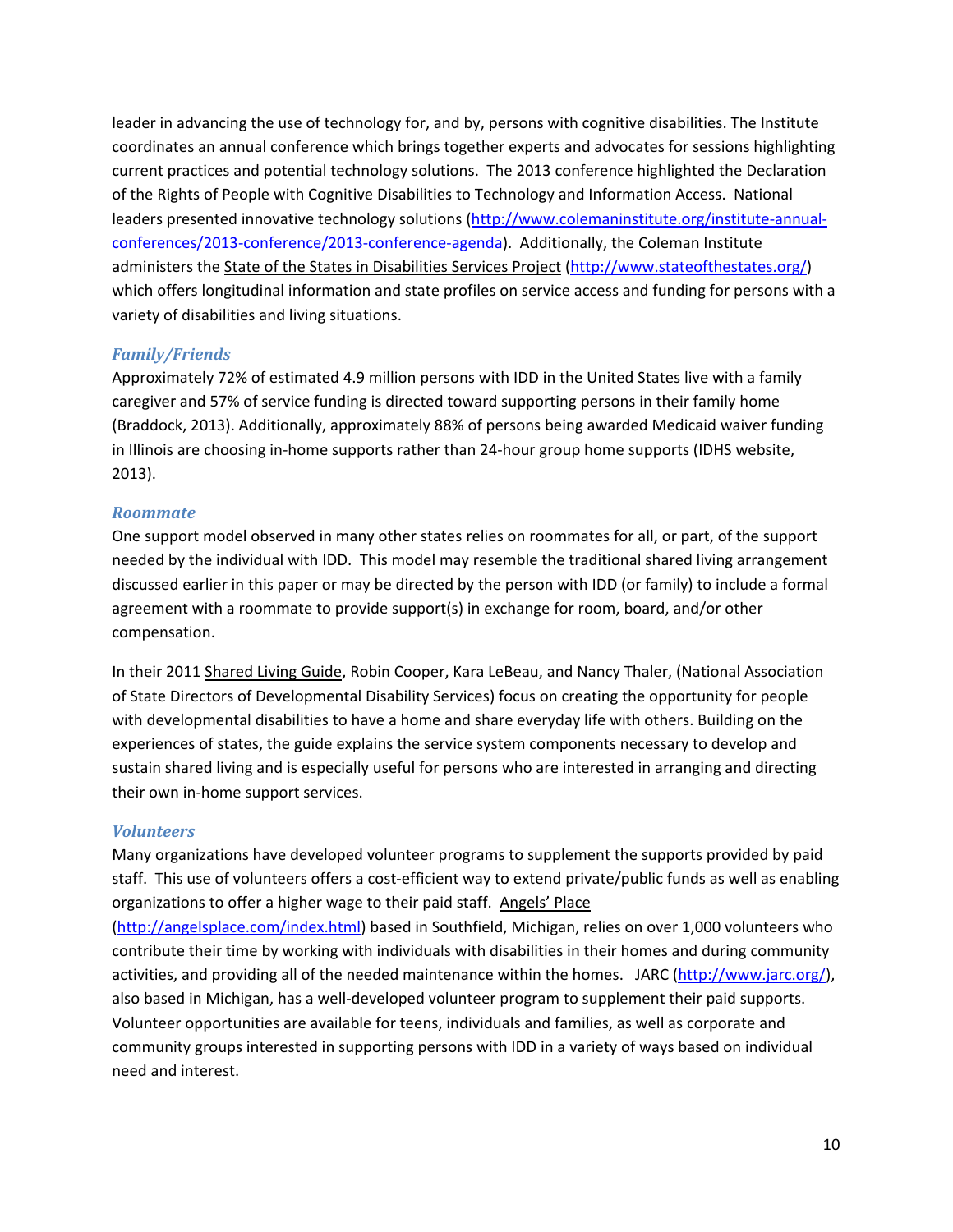#### *Neighbors*

Many organizations direct their efforts toward fostering community connections in order for people with IDD to become integral members of their communities rather than just participating in community activities. The report Best Practice, Expected Practice, and the Challenge of Scale, available through the NASDDDS, focuses on connecting, building relationships and natural supports, and having a coherent strategy that moves people away from service life and toward community life.

Making Community Connections (MCC), an initiative of JARC in Michigan supports people with disabilities to be OF the community, not just IN the community. This means that they are not merely bystanders but appreciated, acknowledged and accepted by other community members. The MCC program facilitates connections between people with and without disabilities which occur in a variety of community settings, activities and clubs.

Another growing example of neighbors connecting with neighbors is time banking. The Dane County TimeBank (http://danecountytimebank.org/) in Wisconsin is a network of over 2,000 individuals and organizations who exchange services and skills to build community and capacity. In time banking, services are exchanged include helping neighbors cover basic needs, skilled services and skill building, and other creative connections. Persons with IDD benefit from this type of exchange by not only receiving support or assistance in specific areas, but of having the opportunity to build natural supports and connections and give back to their communities in a variety of ways.

#### *Paid Staff*

The second most prevalent support model, after supports provided by family members, are those supports provided by paid staff. These support staff may be employed by service provider agencies such as in the traditional group home model and are hired and trained to meet the needs of persons with IDD as well as meeting licensure and regulatory requirements. Paid staff may also be employed directly by the person with IDD or family as seen with personal assistants through the Illinois Department of Rehabilitation Services (IDRS) Home Services Program or personal support workers through various Medicaid waivers. Certainly hiring one's own support staff offers the highest degree of self‐direction yet also presents the challenge of recruiting and retaining qualified persons while meeting all applicable state and federal employment laws.

#### **My Level of Support Is:**

#### *Case Management Only*

A person with IDD may only need or desire limited support in the form of case management services. Case management support could include assistance with maintaining benefits and referral to services to meet needs in the areas of transportation, employment, education, and health and safety. Typically, a case manager does not provide personal supports, but rather, serves as a liaison and advocate ensuring that the person with IDD is aware of, and can access, supports as needed.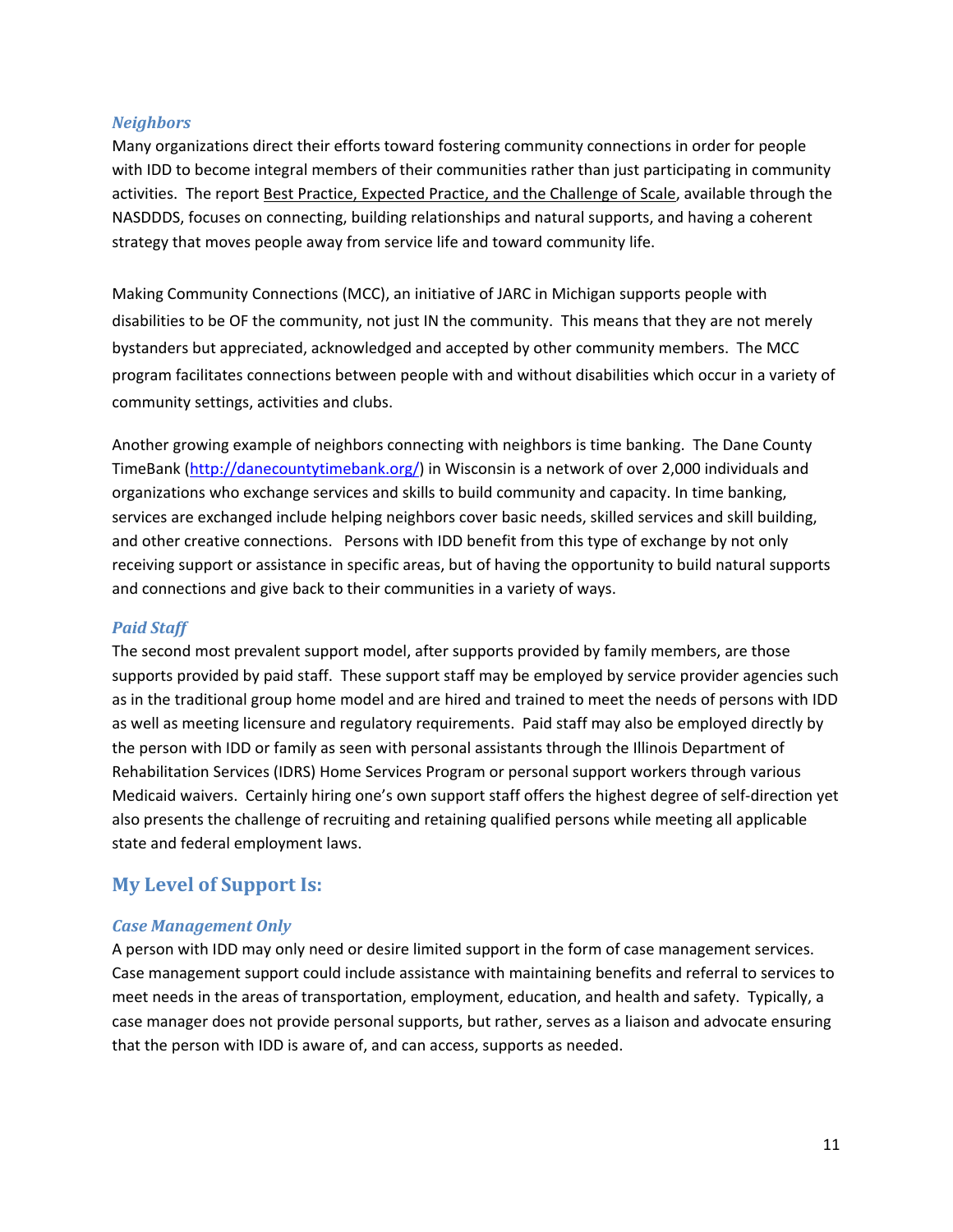#### *PartTime*

Part-time supports may be desired by persons with IDD who are semi-independent in their homes and communities and only require assistance with certain activities of daily living or in certain situations. Part-time supports could include personal care at certain times of the day, assistance or training on cleaning, shopping, meal preparation, laundry, budgeting and money management, as well as assistance with accessing social networks and community activities.

#### *FullTime*

Full-time supports benefit those persons with IDD who require ongoing assistance with all or most activities of daily living or those whose level of physical or cognitive functioning requires continuous supervision to ensure the person's health and safety.

#### **My Support is Funded By:**

#### *Individual – Family*

In some cases, persons with IDD or their families are able to pay for their own supports; either with personal earnings, family financial resources, or funds from a special needs trust. Typically however, private payment for support services is cost prohibitive for most persons with IDD and their families.

#### *Government Programs/Entitlements*

Home and Community‐Based Services (HCBS) waivers were first authorized to allow federal Medicaid funds to be used for services other than medical care. Although waivers are optional, most states have one or more approved waivers which allow them to determine how many persons may receive services as well as providing flexibility in the selection of services within the dollar cap. Nationally, there were over 627,000 waiver participants in 2011, 18,000 of which received services through one of Illinois' nine waivers. One of Illinois' waivers, the Adult HBS waiver, saw a 47% increase in the number of recipients, between 2008 and 2013, closely mirroring the increases experienced in other states. HCBS waiver funding comprised 49% of the national spending on services for people with IDD in 2011. (DHS website, 2013)

Although Illinois compares to other states in its utilization of Medicaid waivers, it differs in two key areas; per capita spending and flexibility of services offered within the waivers. In 2011, HCBS waiver spending averaged \$90 per capita nationally while only \$44 per capita in Illinois (Braddock, 2013). Additionally, allowable services authorized within Illinois' waivers offer less options and flexibility than some other states. Although all states' waivers have predetermined caps on spending, states such as North Carolina, Kentucky, Georgia, Vermont, Connecticut, Washington, Ohio, and Indiana offer flexibility and a wider variety of services to their waiver recipients.

#### **Findings and Next Steps**

Research on innovative housing and support models by the collaboration of the Ray Graham Association, Clearbrook, and Aspire organizations yielded a wide variety of successful practices in use across the United States. Although no single model was identified as a best practice and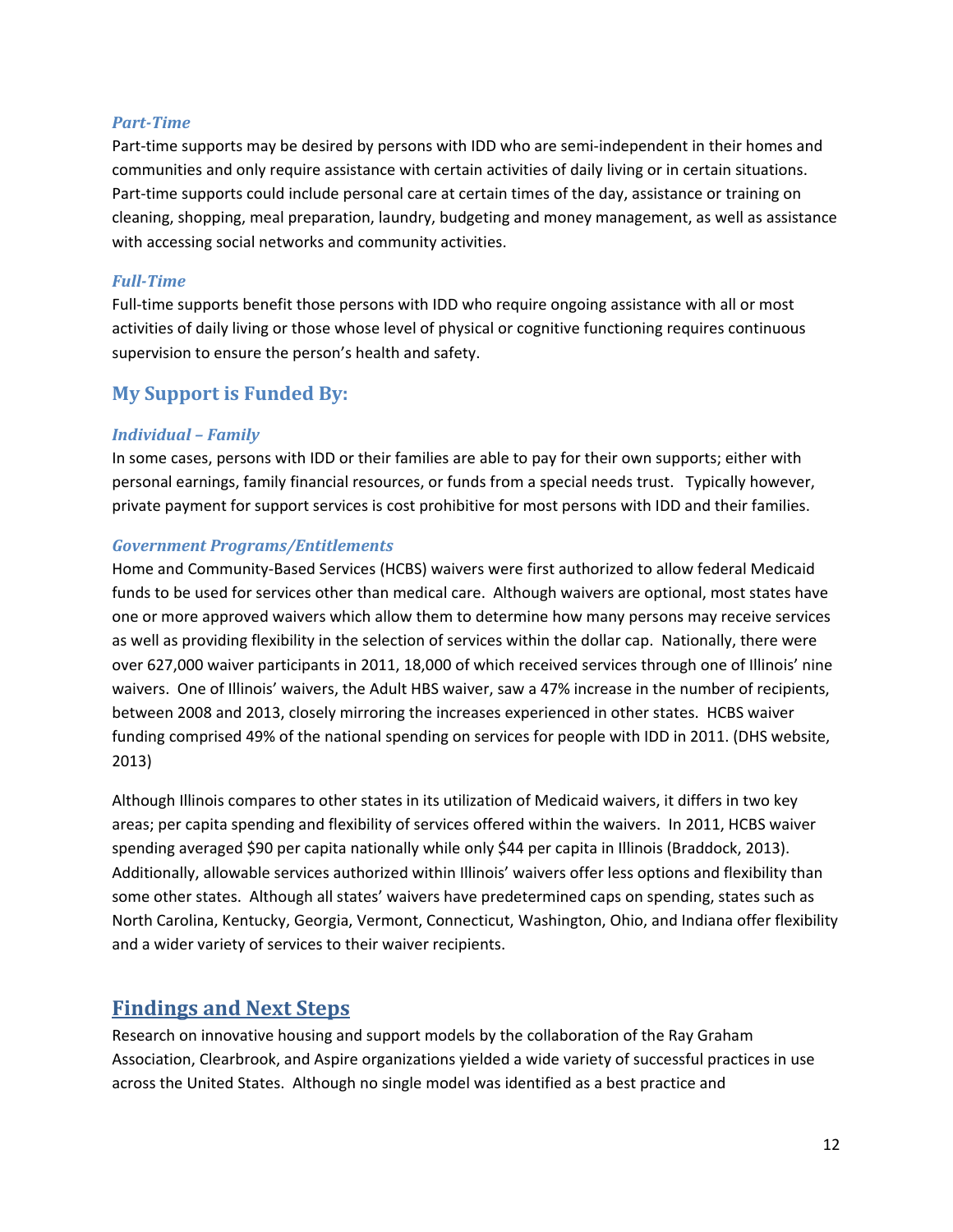implementation-ready for use in Illinois, the following specific trends were noted to be gaining momentum in many parts of the country over the past few years:

- ◆ Person-centered planning although the concept of personalized supports is not new, there is an increasing expectation that supports for persons with IDD offer a high degree of choice and result in individualized support plans which are flexible and based on an individual's changing needs over time.
- Smaller settings movement away from group homes of 6‐8 individuals to settings with 1‐3 persons, each with his/her own bedroom. The shared living model often promotes a smaller, individualized setting and is prevalent in many states.
- Housing options increasing use of models where services and housing are provided by separate entities. Additionally, persons with IDD and their families are increasingly accessing vouchers or other funding already available from local, state, and federal sources to own or rent their own homes or turning to housing development agencies for housing supports, rather than receiving housing as part of their over‐all service provision.
- $\bullet$  Technology the continued expansion of the types of technology supports available within the home and community for persons with IDD increases the potential impact on independence and quality of life factors while decreasing, or at least supplementing, the need for paid supports.
- Community connections ongoing funding constraints are leading to an increased focus on the use of volunteers and networks such as time banks to supplement paid supports.
- Flexible waivers many states have structured their Medicaid Home and Community‐Based Services (HCBS) waivers to offer an increasing degree of flexibility in the selection of services within the pre-set dollar cap. With approximately half of the funding for persons with IDD in the United States coming through Medicaid waivers, efforts to expand the types of allowable supports authorized within these waivers continue.

To highlight the trends and practices identified during its research, the collaboration partners developed a grid to organize the various housing and support options for consideration. By using this grid as a planning tool, individuals and organizations assisting persons with IDD will be able to select information from each of the categories to customize housing and supports based on person‐centered needs and desires. The concepts in the grid are presented as options to be discussed and considered during person‐centered planning and are not intended to be mutually exclusive.

The three collaboration partners plan to apply information learned through this Coleman research project to enhance the housing and/or support services offered by their organizations during the coming year.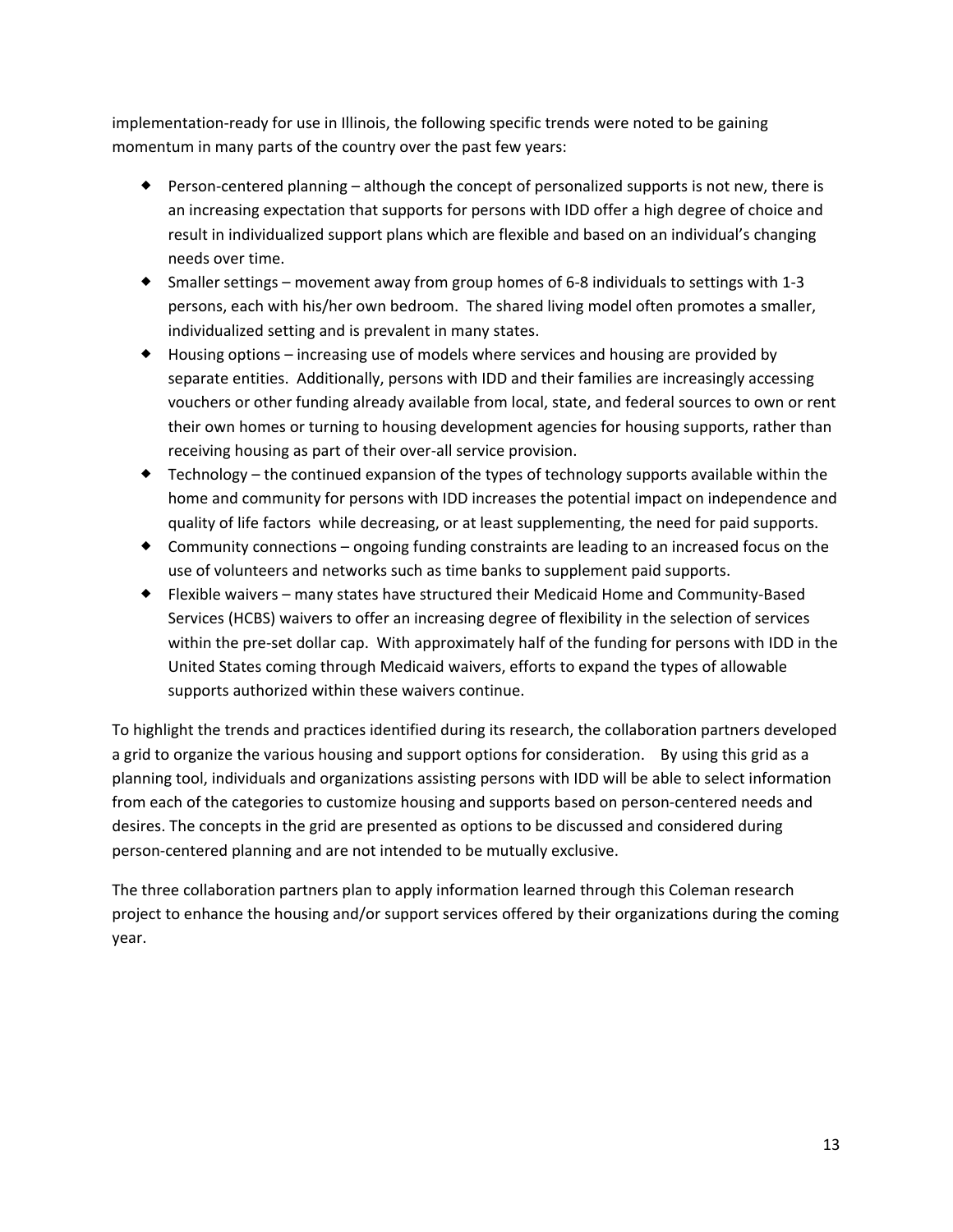# **References and Further Reading**

Braddock, David. *State of the States in Disability Services*. 9th edition. 2013

Cooper, Robin, LeBeau, Kara, Thaler, Nancy. *Shared Living Guide*. National Association of State Directors of Developmental Disability Services. 2011

Doyle, Jane. *Community Living Option Matrix.* Center for Independent Futures. 2013

Koenig, Richard. *Supportive Housing for Persons with Disabilities: An Alternative Model*. December 2012

Records, Tony. *Ligas vs. Hamos ‐ Second Annual Report of the Monitor*. September 30, 2013

Smull, Michael W., Bourne, Mary Lou, Sanderson, Helen. *Best Practice, Expected Practice, and the Challenge of Scale*. April 2010

Illinois Department of Human Services – Developmental Disability Reports. Retrieved from http://www.dhs.state.il.us/page.aspx?item=31193 December 2013

Pathways to Community Living – Money Follows the Person. Retrieved from http://www.mfp.illinois.gov/ December 2013

# **Credits**

Project Funding: The Coleman Foundation based in Chicago, Illinois

#### Collaboration Partners:

- Ray Graham Association
- Clearbrook
- Aspire of Illinois

#### Interviews/Presentations:

- Joe Donofrio Choicess/California
- David Ervin The Resource Exchange/Colorado
- Alan Factor Rehabilitation Research and Training Center on Aging with Developmental Disabilities, University of Illinois at Chicago
- Eric Leibowitz Scioto/Ohio
- Amie Lulinski Department of Disability and Human Development, University of Illinois at Chicago
- Doug Kenshol ‐ Mercy Homes Lakefront/Illinois
- Richard Koenig ‐ Housing Opportunity Development Corporation/Illinois
- Ed McManus Developmental Disability Consulting/Illinois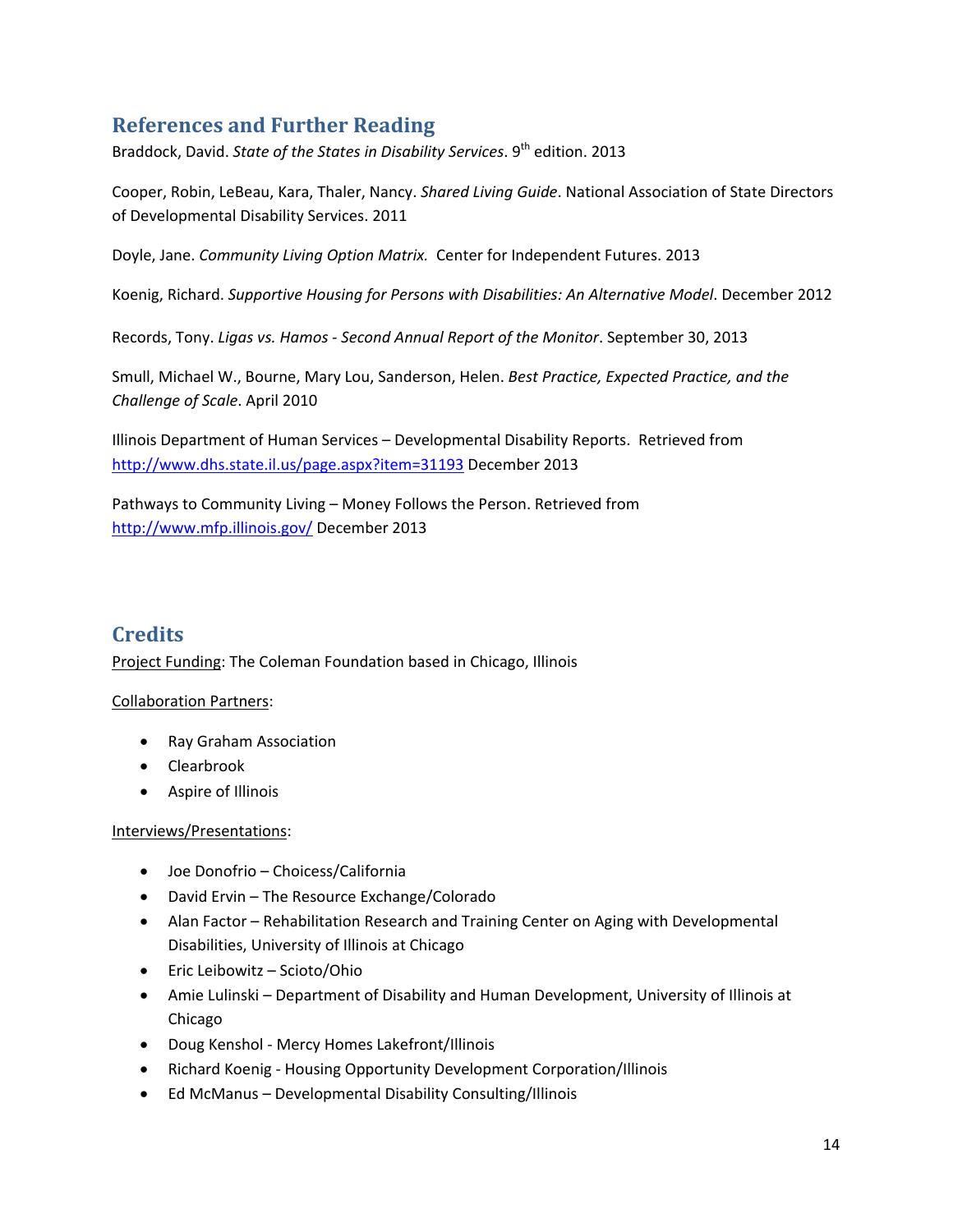- Chas Moseley National Association of State Directors of Developmental Disabilities Services/Virginia
- Susan Perlik Community Alternatives Unlimited/Illinois
- Scott Shepard Avenues Supported Living/California
- Cathy Ficker Terrill The Council on Quality and Leadership/Maryland
- Lilia Teninty Human Services Research Institute/Oregon
- Joe Wykowski Community Vision, Inc./Oregon

#### Conferences/Webinars:

- Technology Summit 2013 Indiana
- Time Bank Exchange webinar TASH
- Coleman Institute Annual Conference 2013 Colorado
- TASH Conference 2013 ‐ Chicago

#### Site Visits:

- Community Vision, Inc. Oregon
- Dane County Department of Developmental Disability Services Wisconsin
- Movin' Out Wisconsin
- Options in Community Living Wisconsin
- Waisman Center University of Wisconsin
- Angels' Place Michigan
- Community Housing Network Michigan
- JARC Michigan
- On My Own Michigan

Consultant to the Collaboration – Research and Report Compilation: Donna Catalano of Eastlake Solutions, LLC

For more information, contact Susan Kaufman at skaufman@clearbrook.org